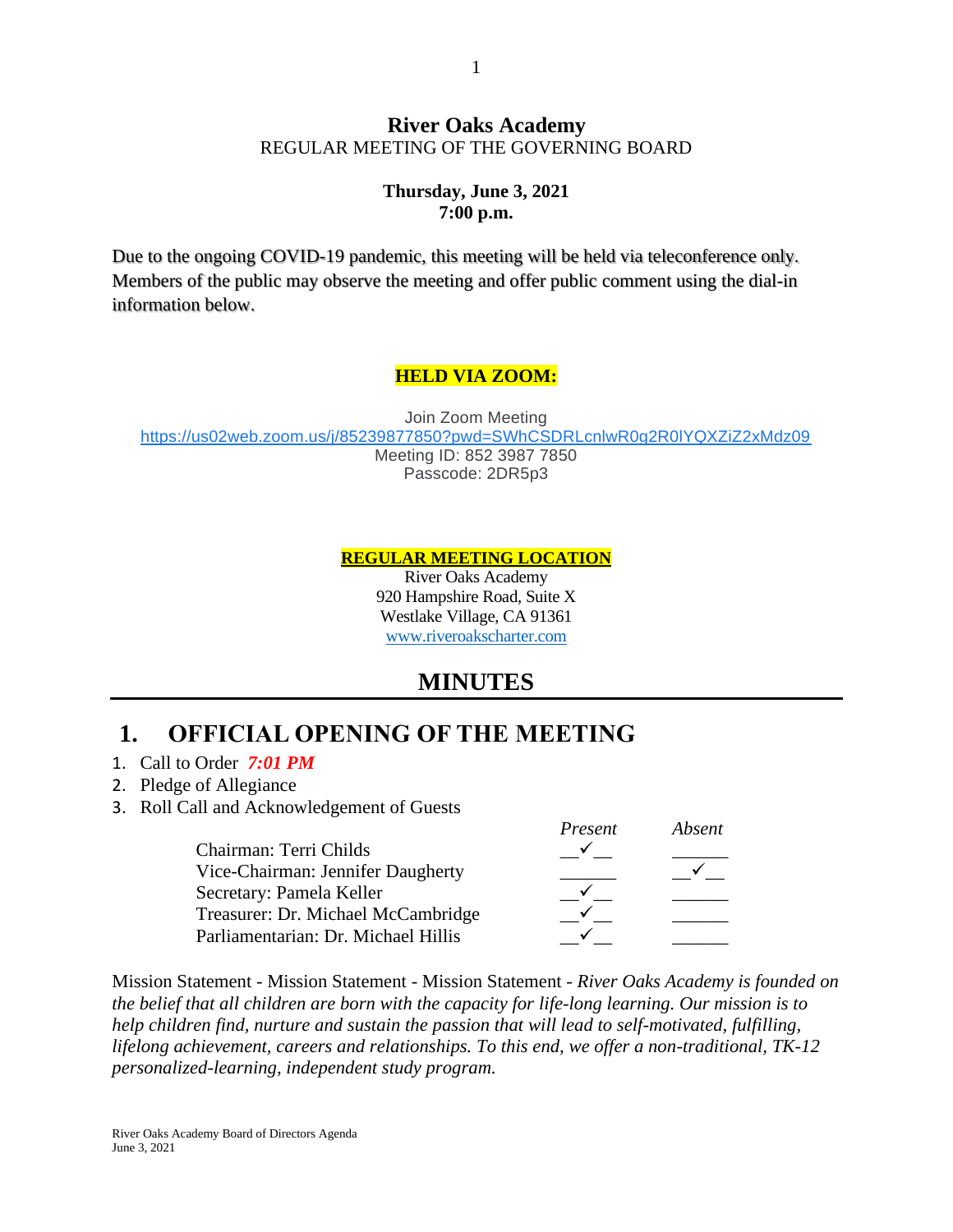- 4. Emergency Additions to the Agenda
- 5. Motion to Approve the Agenda for June 3, 2021

*Public Comments: None Motion to: Approve Made by: Dr. McCambridge / Dr. Hillis Motion is: Carried 4-0-0; with Terri, Dr. McCambridge, Dr. Hillis, and Pamela in favor*

#### **2. ORGANIZATIONAL**

a. None

#### **3. PUBLIC COMMENTS**

*Citizens who would like to address the Board on any item on the Agenda may do so now or when the President requests comments from the Public as the Board is considering the item. This portion of the Annual Board meeting is set aside for members of the audience to make comments or raise issues that are not specifically on the agenda. These presentations, both during open and agendized topics, are limited to three (3) minutes per presentation and the total time allotted to non-agenda items will not exceed fifteen (15) minutes.*

# **4. INFORMATION AND DISCUSSION ITEMS**

*These items are presented to the Board for information only and are not subject to action at this meeting. These items may be added to a future meeting for action by the Board.*

- *1.* Budget Committee Informational (10 min) *Committee did not meet, Budget presented in Action Item #2*
- 2. Parent Advisory Council (PAC) Informational (10 min) *-- none*
- 3. Teacher's Report Informational (10 min) *– can be found in Board Agenda binder*
- 4. Oxnard Resource Center Report—Informational (10 min) *– can be found in Board Agenda binder*
- 5. Student Reports Science Project Presentation--Informational (10 min)
- 6. Career Pathways Report Informational (10 min) *– can be found in Board Agenda binder*
- 7. High School Guidance Counselor Report—Informational (10 min) *-- none*

#### **5. REPORTS**

- 1. President's Report
- 2. Individual Board Member Report
- 3. Director's Report
- 4. BSA Report
- 5. VCOE Report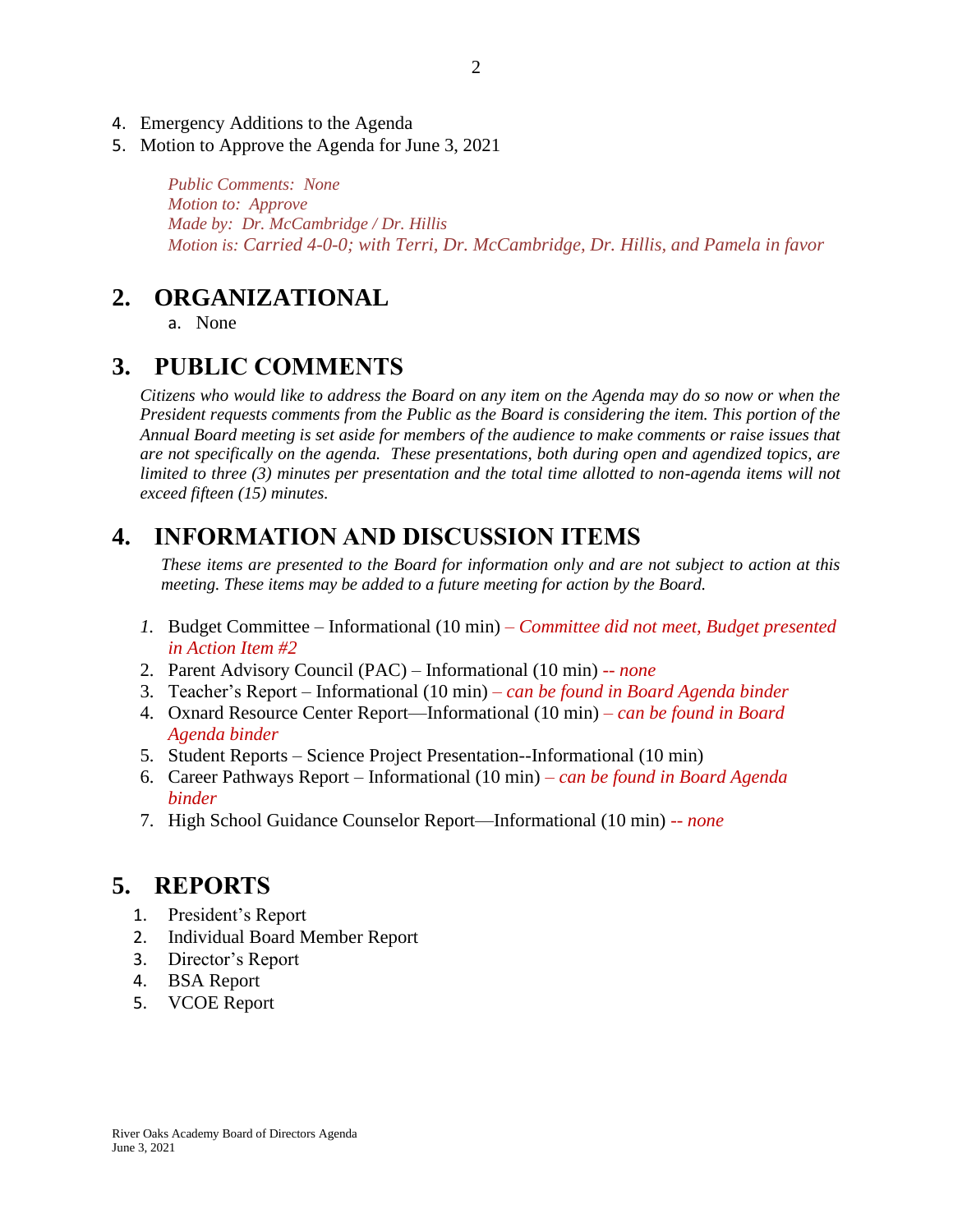## **6. CONSENT AGENDA ITEMS**

*Actions proposed for the Consent Agenda are items consistent with adopted policies and approved practices of River Oaks Academy and are deemed routine in nature. The Board will be asked to approve all of the Consent Agenda items by a single vote unless any member of the Board or the Public asks that an item be removed from the Consent Agenda and considered and discussed separately.*

- 1. Consideration to approve the May 6, 2021 Minutes
- 2. Consideration to approve the ROA Financial Statement
- 3. Consideration to approve the ROA Board Report of Purchase Orders
- 4. Consideration to approve the ROA PAC Transaction Detail Report

*Public Comments: None Motion to: Approve Made by: Dr. Hillis / Dr. McCambridge Motion is: Carried 4-0-0; with Terri, Dr. McCambridge, Dr. Hillis, and Pamela in favor*

# **7. ACTION ITEMS**

- 1. Review, Discussion, and Approval of River Oaks Academy Charter School's LCAP for 2021-2022 (Local Control Accountability Plan) and the Local Control Funding Formula (LCFF) Budget Overview for Parents. The LCAP attachment consists of: Budget Overview for Parents; the Annual Update; Annual Update Instructions; Narrative; Expenditure Tables and LCAP Instructions; revised with the updated May revision amounts. (Rudy)
	- a) Charter Schools are required to develop, adopt, and annually update a three-year LCAP, using the template adopted by the California State Board of Education. The LCAP identifies how schools address the State's priorities and metrics, and how expenditures are in accordance with statutes.

*Public Comments: None Motion to: Approve Made by: Pamela / Dr. Hillis Motion is: Carried 4-0-0; with Terri, Dr. McCambridge, Dr. Hillis, and Pamela in favor*

2. Review, Discussion, and Approval of River Oaks Academy Charter School's 2021-22 Adopted Budget (Rudy).

*Public Comments: None Motion to: Approve Made by: Dr. McCambridge / Dr. Hillis Motion is: Carried 4-0-0; with Terri, Dr. McCambridge, Dr. Hillis, and Pamela in favor*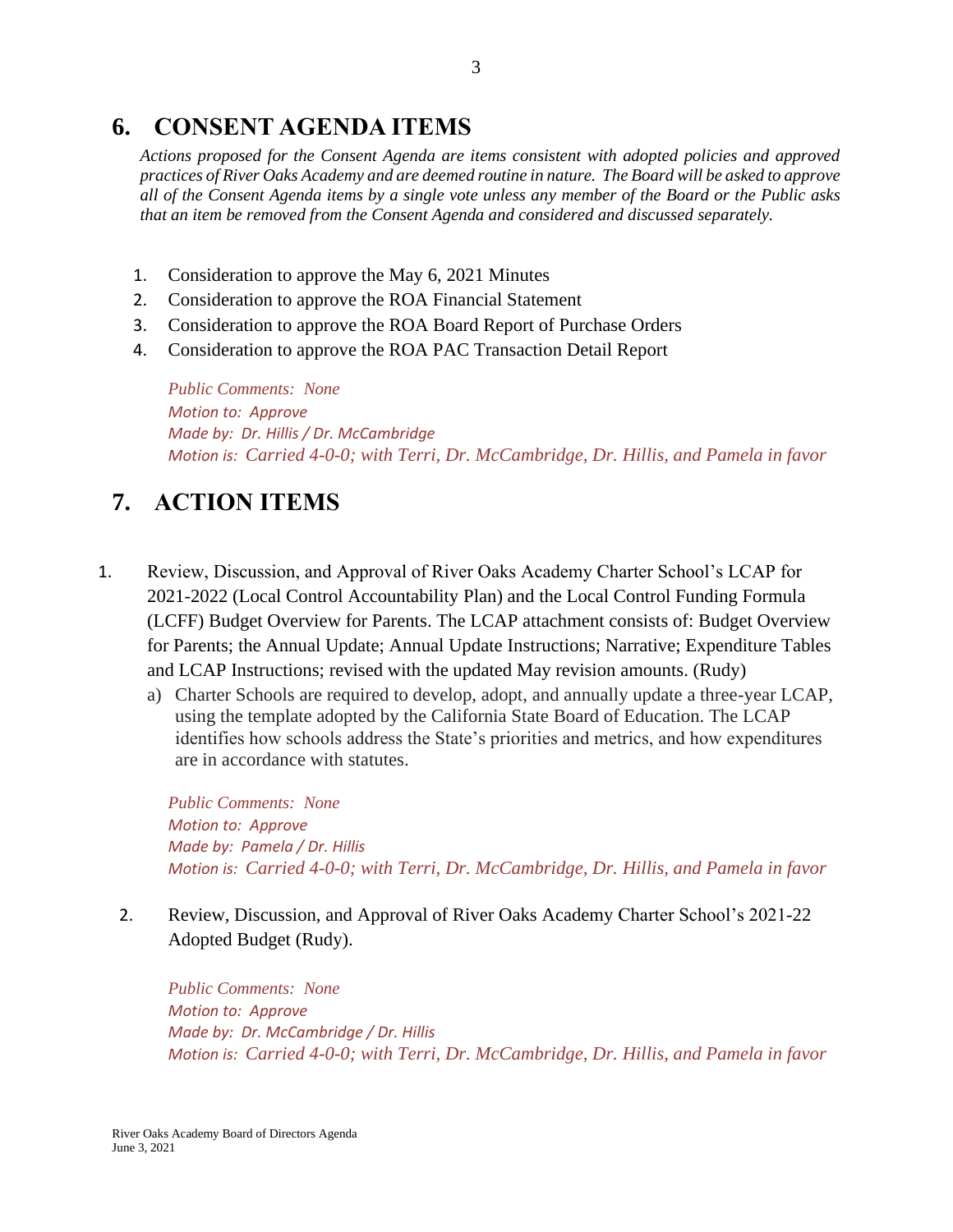3. Review, Discussion, and Approval of 2021-22 Proposition 30 Spending Plan. (Rudy) a) Anticipated use of the 2020-21 Prop 30 Education Protection Account Funds.

*Public Comments: None Motion to: Approve Made by: Dr. McCambridge / Dr. Hillis Motion is: Carried 4-0-0; with Terri, Dr. McCambridge, Dr. Hillis, and Pamela in favor*

4. Review, Discussion, and Approval of the Agreement for Business Services between the *The Ventura County Schools Business Services Authority* and ROA; July 1, 2021-June 30, 2022.

a) This is our agreement for the services that the BSA (Benny/Rudy) renders.

*Public Comments: None Motion to: Approve Made by: Dr. Hillis / Dr. McCambridge Motion is: Carried 4-0-0; with Terri, Dr. McCambridge, Dr. Hillis, and Pamela in favor*

5. Review, Discussion, and Approval of the 2021-22 Salary Schedules (Rudy).

*Public Comments: None Motion to: Approve Made by: Pamela / Dr. Hillis Motion is: Carried 4-0-0; with Terri, Dr. McCambridge, Dr. Hillis, and Pamela in favor*

- 6. Review, Discussion, and Approval of the Local Agency Executive Compensation (Rudy).
	- a) In accordance with SB 1436, the legislative body shall orally report a summary of a recommendation for a final action on the salaries, salary schedules, or compensation paid in form of fringe benefits of a local agency executive, as defined in subdivision (d) of Section 3511.1, during the open meeting in which the final action is to be taken.

*Public Comments: None Motion to: Approve Made by: Dr. McCambridge / Dr. Hillis Motion is: Carried 4-0-0; with Terri, Dr. McCambridge, Dr. Hillis, and Pamela in favor*

7. Review, Discussion, and Approval of the restoration of the frozen 2020-21 step increases. (Rudy)

*Public Comments: None Motion to: Approve Made by: Pamela / Dr. McCambridge Motion is: Carried 4-0-0; with Terri, Dr. McCambridge, Dr. Hillis, and Pamela in favor*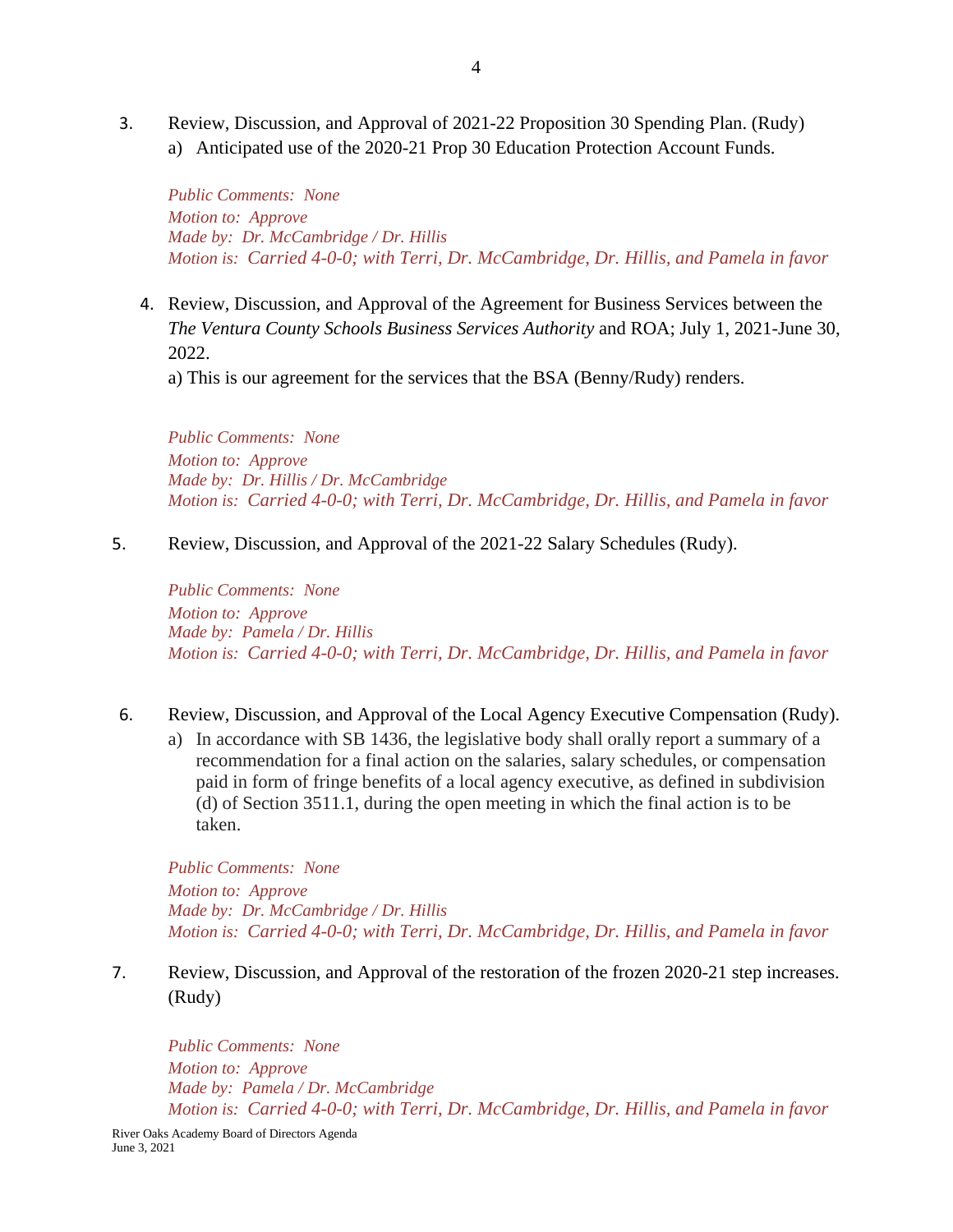8. Review, Discussion, and Approval of two additional steps to the Lead Teacher and Teacher salary schedules. (Rudy)

*Public Comments: None Motion to: Approve Made by: Dr. McCambridge / Dr. Hillis Motion is: Carried 4-0-0; with Terri, Dr. McCambridge, Dr. Hillis, and Pamela in favor*

9. Review, Discussion, and Approval of the renewal our annual subscription of 20 licenses (good from (7/26/21through 7/26/22) with Time4Learning. Not to exceed \$4,080.00

*Public Comments: None Motion to: Approve Made by: Dr. Hillis / Dr. McCambridge Motion is: Carried 4-0-0; with Terri, Dr. McCambridge, Dr. Hillis, and Pamela in favor*

10. Review, Discussion, and Approval of the Resolution No 21-01 "River Oaks Academy Charter Board of Directors in Opposition to Assembly Bill 1316".

*Public Comments: None Motion to: Approve Made by: Dr. McCambridge / Dr. Hillis Motion is: Carried 4-0-0; with Terri, Dr. McCambridge, Dr. Hillis, and Pamela in favor*

11. Review, Discussion, and Approval of the renewal of the Service Agreement with Coverall for the cleaning of our Westlake facility (both Suites X and V); not to exceed \$275/month or \$3,300 for the year.

*Public Comments: None Motion to: Approve Made by: Dr. McCambridge / Pamela Motion is: Carried 4-0-0; with Terri, Dr. McCambridge, Dr. Hillis, and Pamela in favor*

- 12. Review, Discussion, and Approval of the annual year-end Board Resolutions and Resolution Memo. (Rudy)
	- a) Certification of Signatures for the Fiscal Year 2021-2022
	- b) Resolution 21-02; Authorization to Allow Appropriation/Budget Transfers; Fiscal Year 2021-2022
	- c) Resolution 21-03; Appropriation of the Ending Balance to a Reserve
	- d) Resolution 21-04; Authorization for the Ventura County Office of Education to Make Budget Transfers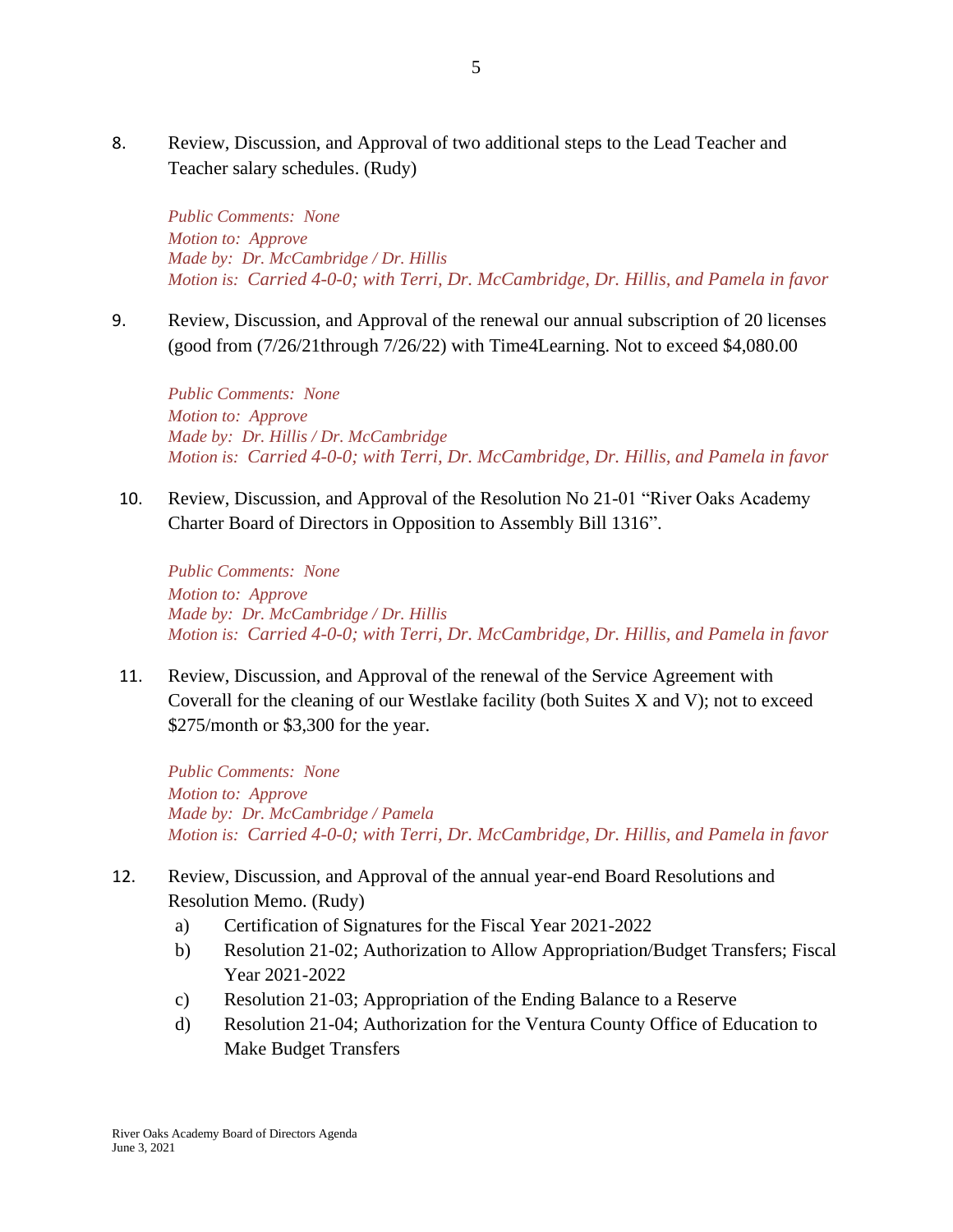*Public Comments: None Motion to: Approve Made by: Dr. Hillis / Dr. McCambridge Motion is: Carried 4-0-0; with Terri, Dr. McCambridge, Dr. Hillis, and Pamela in favor*

13. Review, Discussion, and Approval for Ellen Smith, retired Superintendent of Moorpark Unified, to review the 2021 WASC document and help finalize the document for submission; not to exceed \$2,000.00.

a) Ellen has previously worked and mentored us for WASC and charter renewal renewal. Her expertise and guidance have been very helpful and we would like to engage with her again for charter renewal.

*Public Comments: None Motion to: Approve Made by: Dr. McCambridge / Dr. Hillis Motion is: Carried 4-0-0; with Terri, Dr. McCambridge, Dr. Hillis, and Pamela in favor*

14. Review, Discussion, and Approval of River Oaks Academy's 2019 Exempt Organization tax return as prepared by CliftonLarsonAllen LLP (our auditors).

*Public Comments: None Motion to: Approve Made by: Dr. McCambridge / Dr. Hillis Motion is: Carried 4-0-0; with Terri, Dr. McCambridge, Dr. Hillis, and Pamela in favor*

- 15. Review, Discussion, and Approval of the quote from CPI Solutions to renew our 13 Meraki licenses; not to exceed: \$1,276.21 for one year.
	- a. We use these licenses to help with internet access throughout our facilities. The internet would not function properly without these access points.

*Public Comments: None Motion to: Approve Made by: Pamela / Dr. McCambridge Motion is: Carried 4-0-0; with Terri, Dr. McCambridge, Dr. Hillis, and Pamela in favor*

16. Review, Discussion, and Ratification of the renewal of our Liability and Worker's Compensation & Employer's Liability insurance with CharterSafe. Effective date: July 1, 2021-July 1, 2022. Not to exceed: \$57,631.00.

*Public Comments: None Motion to: Approve Made by: Dr. McCambridge / Dr. Hillis Motion is: Carried 4-0-0; with Terri, Dr. McCambridge, Dr. Hillis, and Pamela in favor*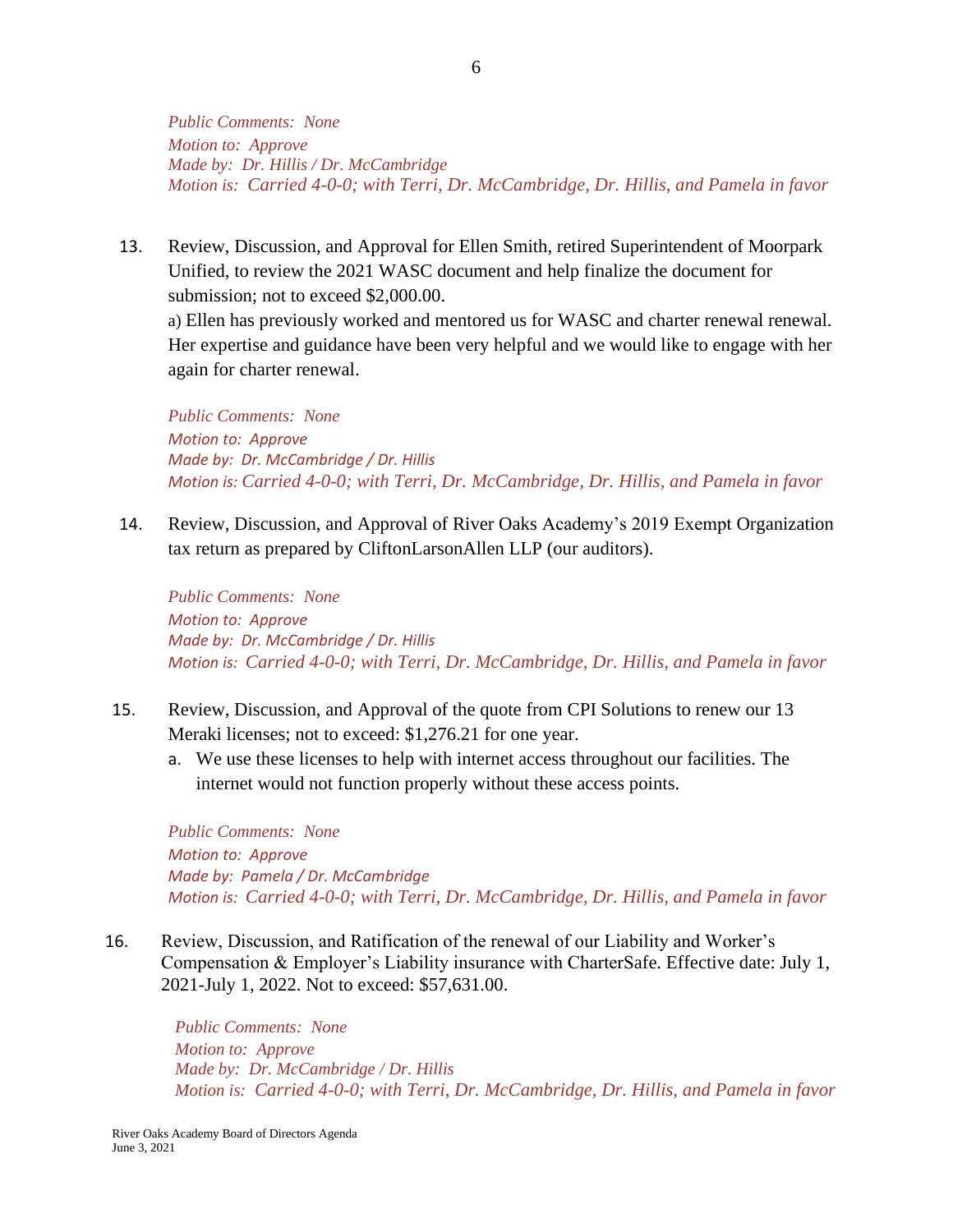- 17. Review, Discussion, and Approval of the Engagement Letter for CliftonLarsonAllen, LLP for the year ended June 30, 2021.
	- a. CLA is our audit firm. This letter discusses the details of their engagement as our auditors.

*Public Comments: None Motion to: Approve Made by: Pamela / Dr. McCambridge Motion is: Carried 4-0-0; with Terri, Dr. McCambridge, Dr. Hillis, and Pamela in favor*

18. Review, Discussion, and Approval of Service Agreement with Eugene Park (Parsec Education) to analyze our local and SBAC data for the 20-21 school year. This report would be used in our WASC document and to evaluate the academic outcomes of the school year. Not to exceed: \$2,700.00

*Public Comments: None Motion to: Approve Made by: Pamela / Dr. Hillis Motion is: Carried 4-0-0; with Terri, Dr. McCambridge, Dr. Hillis, and Pamela in favor*

19. Review, Discussion, and Approval of the Board Retreat date to be on Saturday, August 21, 2021 from 9:30-3:00 pm.

*Public Comments: None Motion to: Approve Made by: Dr. McCambridge / Dr. Hillis Motion is: Carried 4-0-0; with Terri, Dr. McCambridge, Dr. Hillis, and Pamela in favor*

## **8. CLOSED SESSION** *Entered into Closed Session at 8:42 PM* **During this meeting the Board may adjourn to Closed Session to review and consider the topics below:**

- 1. Public Employment:
	- a. Title: Teacher #1
	- b. Title: Teacher #2
	- c. Title: Teacher #3
	- d. Title: Teacher #4
	- e. Title: Teacher #5
	- f. Title: Teacher #6
	- g. Title: Teacher #8
	- h. Title: Teacher #9
	- i. Title: Teacher #10
	- j. Title: Teacher #11
	- k. Title: Educational Facilitator #1
	- l. Title: Educational Facilitator #2

River Oaks Academy Board of Directors Agenda June 3, 2021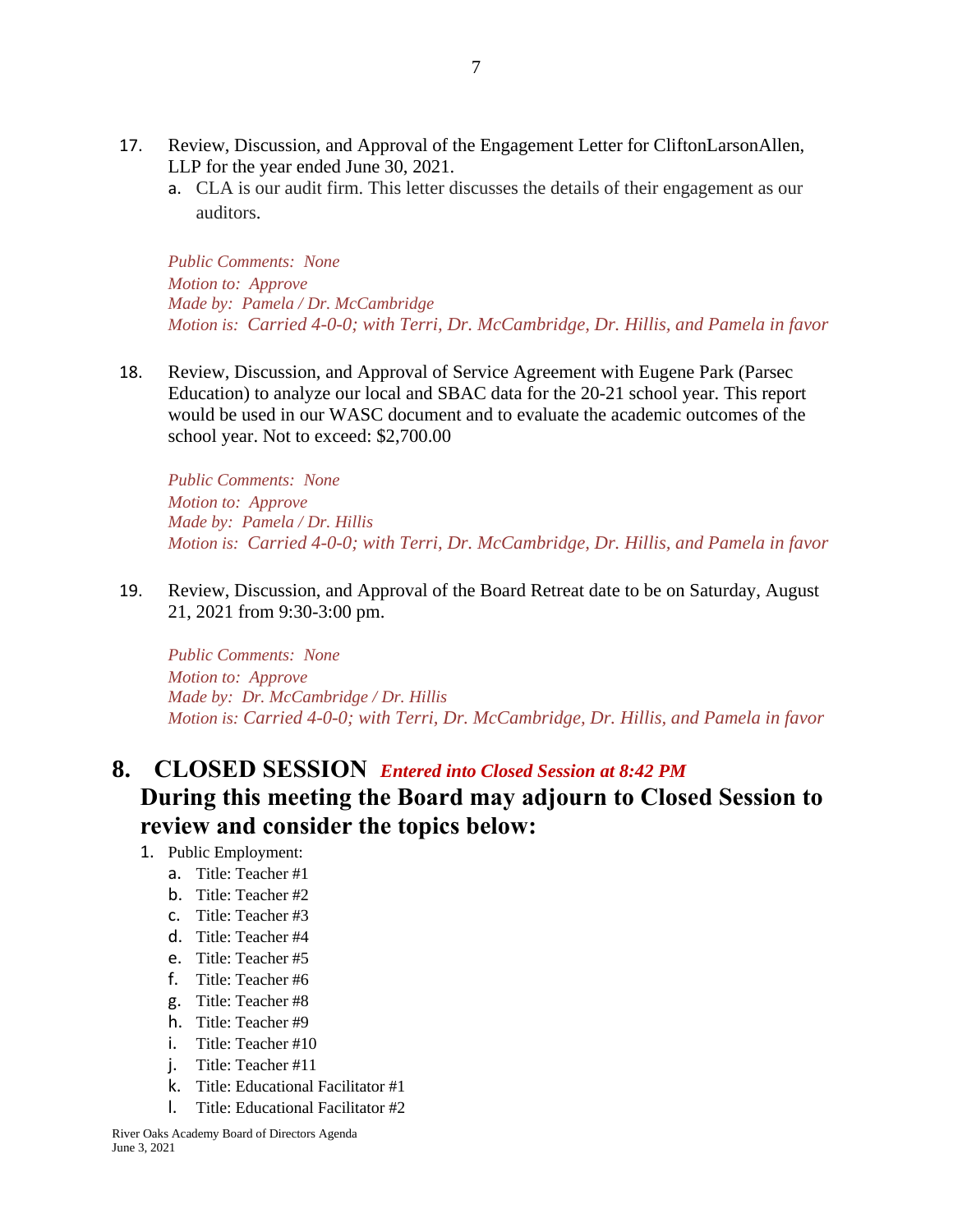- m. Title: Educational Facilitator #4
- n. Title: Educational Facilitator #11
- o. Title: Educational Facilitator #12
- p. Title: Educational Facilitator #14
- q. Title: Educational Facilitator #15
- r. Title: Educational Facilitator #16
- s. Title: Educational Facilitator #17
- t. Title: Educational Facilitator #18
- u. Title: Educational Facilitator #19
- v. Title: Educational Facilitator #20
- w. Title: Math Specialist #1
- x. Title: Math Specialist #2
- y. Title: Math Specialist #3
- z. Title: Math Specialist #4
- aa. Title: Math Specialist #6
- bb. Title: ELA Specialist #1
- cc. Title: Administrative Assistant
- dd. Title: Office Assistant/Tech Specialist
- ee. Title: 2nd Office Assistant/Tech Specialist
- ff. Title: High School Counselor

| gg.      |                     |
|----------|---------------------|
| 20213001 | <b>SPED</b>         |
| 20213002 | <b>SPED</b>         |
| 20213003 | <b>SPED</b>         |
| 20213004 | <b>SPED</b>         |
| 20213005 | <b>SPED</b>         |
| 20213006 | <b>SPED</b>         |
| 20213007 | <b>SPED</b>         |
| 20213008 | <b>SPED</b>         |
| 20213009 | <b>SPED</b>         |
| 20213010 | <b>SPED</b>         |
| 20213011 | <b>SPED</b>         |
| hh.      |                     |
| 20215001 | workshop specialist |
| 20215002 | workshop specialist |
| 20215003 | workshop specialist |
| 20215004 | workshop specialist |
| 20215005 | workshop specialist |
| 20215006 | workshop specialist |
| 20215007 | workshop specialist |
| 20215008 | workshop specialist |
| 20215009 | workshop specialist |
| 20215010 | workshop specialist |
| 20215011 | workshop specialist |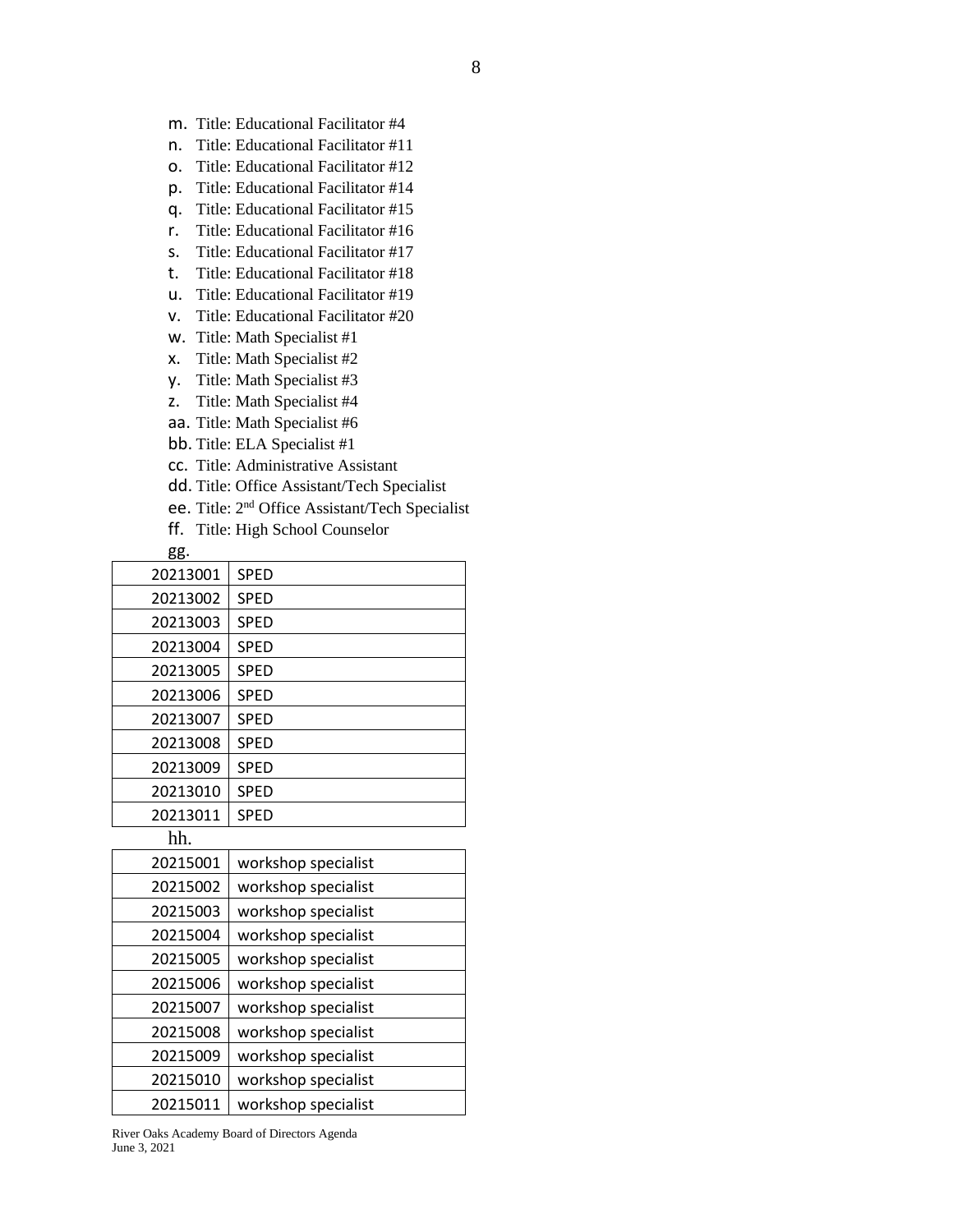The Chair of the Board will report on actions taken during closed session.

#### **9. OPEN SESSION ACTION ITEMS** *return to Zoom General Session 8:45 PM*

- 1. Public Employment:
	- a. Title: Teacher #1
	- b. Title: Teacher #2
	- c. Title: Teacher #3
	- d. Title: Teacher #4
	- e. Title: Teacher #5
	- f. Title: Teacher #6
	- g. Title: Teacher #8
	- h. Title: Teacher #9
	- i. Title: Teacher #10
	- j. Title: Teacher #11
	- k. Title: Educational Facilitator #1
	- l. Title: Educational Facilitator #2
	- m. Title: Educational Facilitator #4
	- n. Title: Educational Facilitator #11
	- o. Title: Educational Facilitator #12
	- p. Title: Educational Facilitator #14
	- q. Title: Educational Facilitator #15
	- r. Title: Educational Facilitator #16
	- s. Title: Educational Facilitator #17
	- t. Title: Educational Facilitator #18
	- u. Title: Educational Facilitator #19
	- v. Title: Educational Facilitator #20
	- w. Title: Math Specialist #1
	- x. Title: Math Specialist #2
	- y. Title: Math Specialist #3
	- z. Title: Math Specialist #4
	- aa. Title: Math Specialist #6
	- bb. Title: ELA Specialist #1
	- cc. Title: Administrative Assistant
	- dd. Title: Office Assistant/Tech Specialist
	- ee. Title: 2nd Office Assistant/Tech Specialist
	- ff. Title: High School Counselor

| gg.      |             |
|----------|-------------|
| 20213001 | I SPED      |
| 20213002 | I SPED      |
| 20213003 | I SPED      |
| 20213004 | <b>SPED</b> |